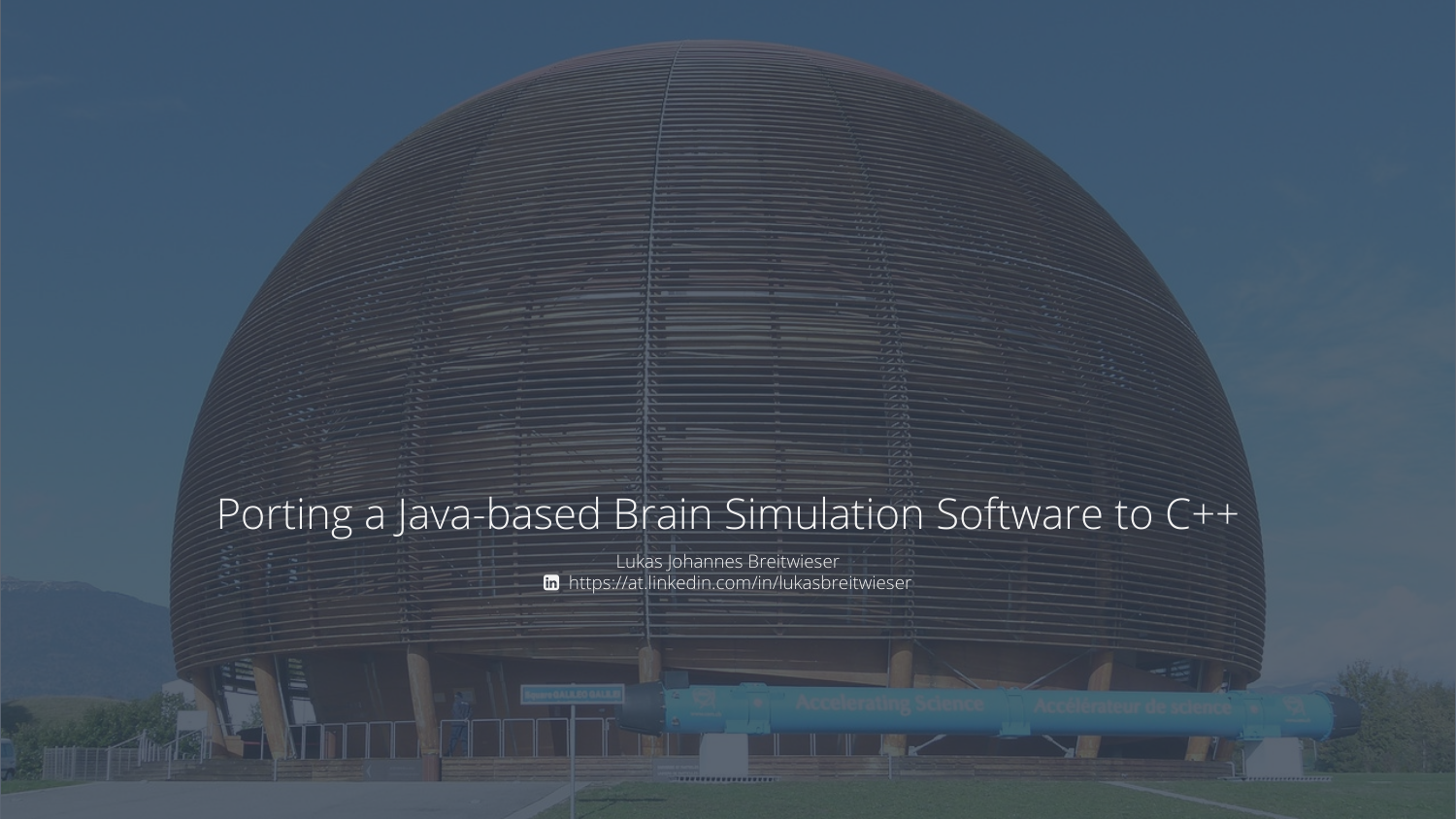Simulation of a Selforganizing Neural Network Using Axonal Growth Rules

Roman Bauer

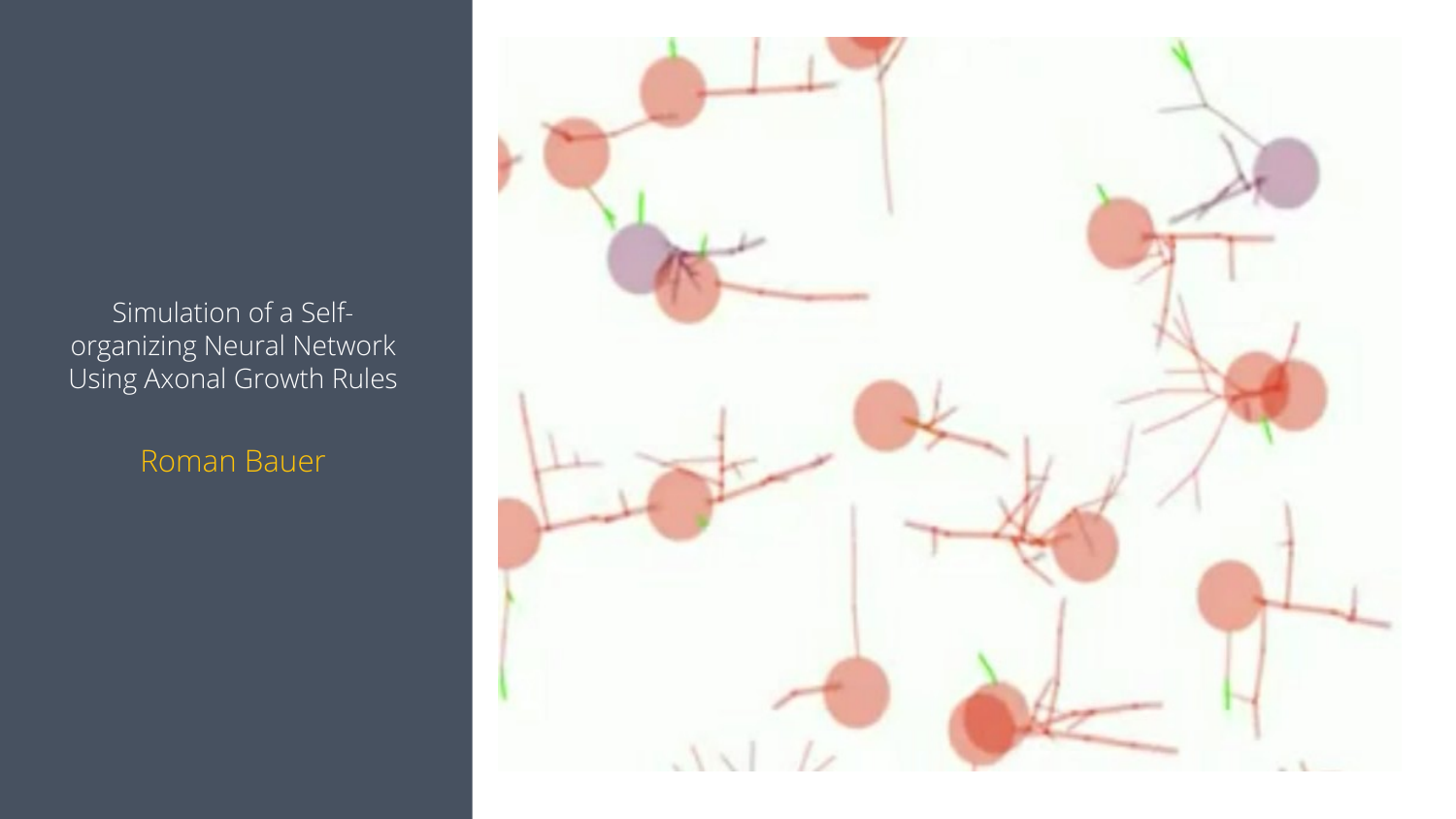The decision to port Cx3D to C++ was driven by our goal to simulate deeper & richer structures.

,,,,,,,,,,,,,,,,,,,,,,,,,,,,,,,,,,,,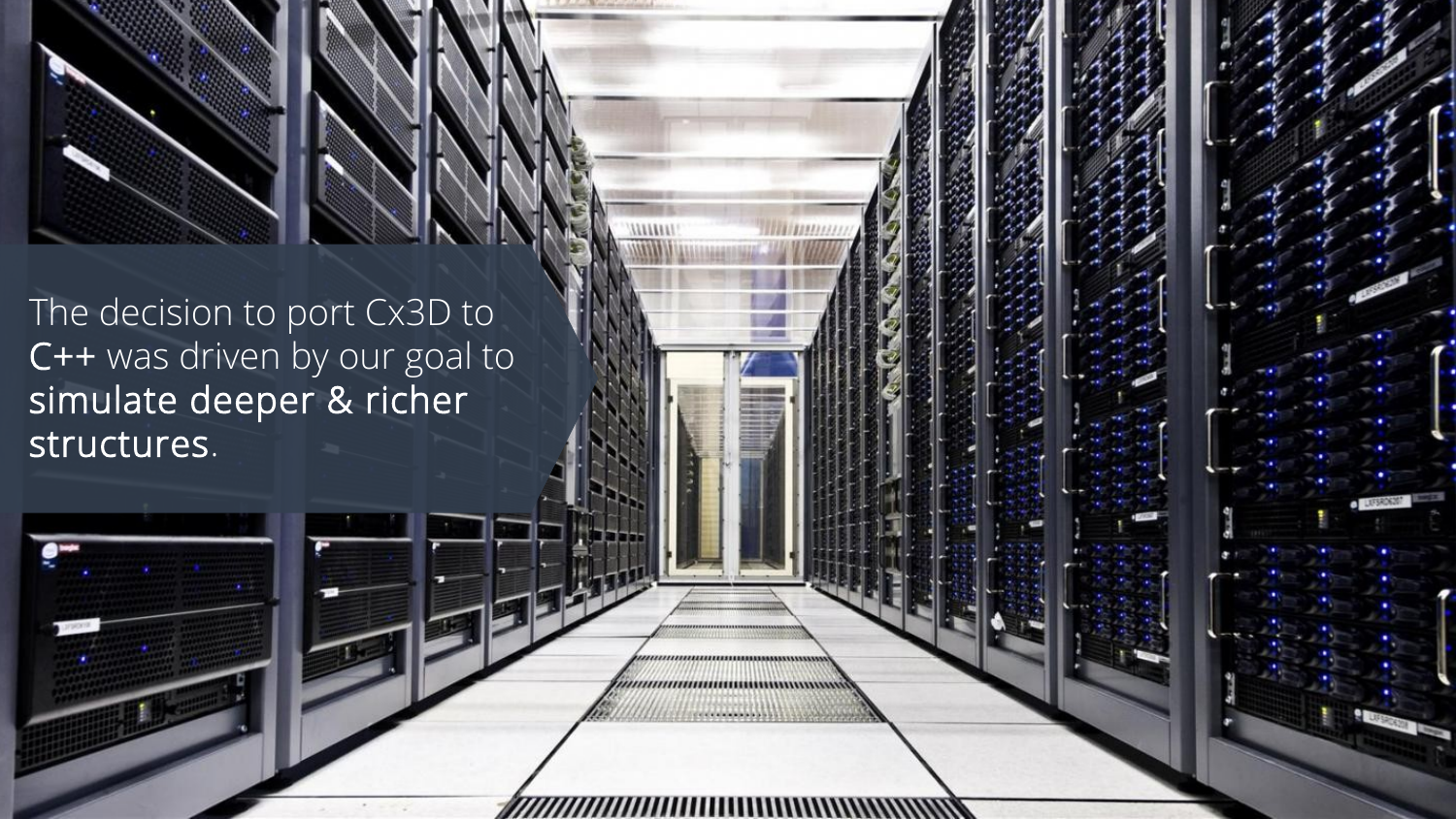## Iterative Porting Workflow

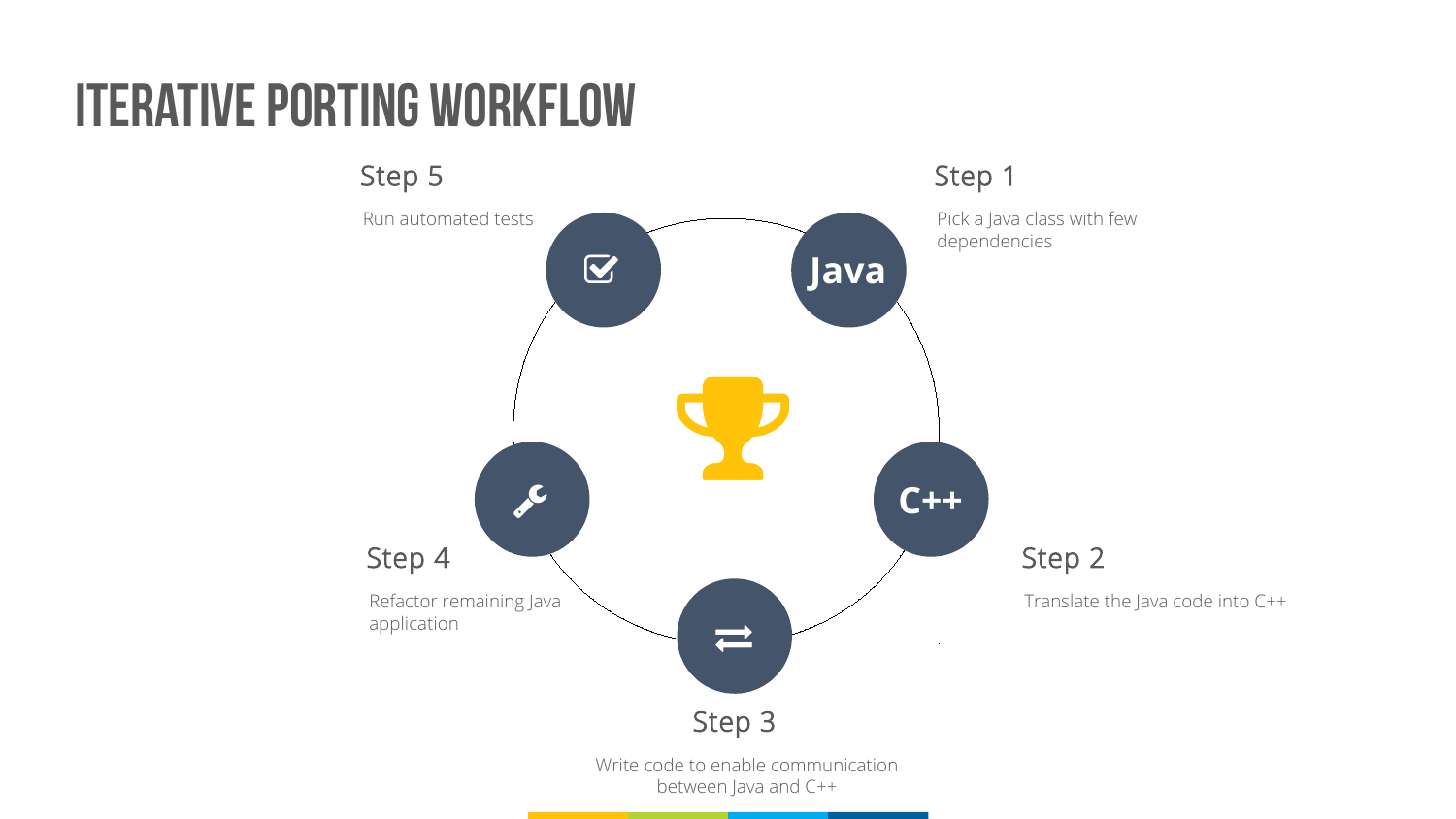## Communication between Java and C++

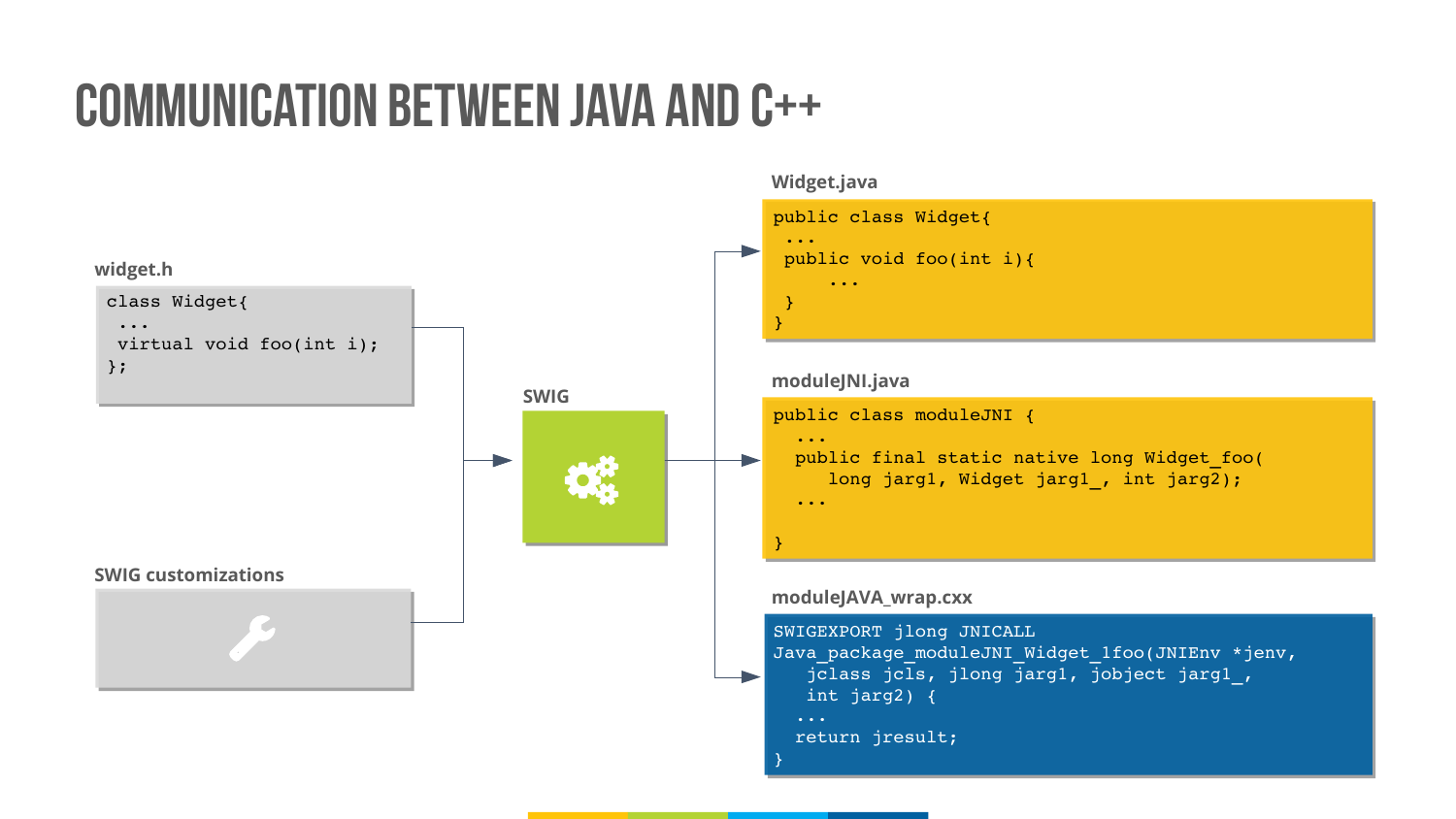# SWIG CuSTOMIZATION

o Rules for type conversions and type modifications e.g. function with parameter const std::array<std::shared\_ptr<Rational>, 3>& that should translate into  $Rational[]$  on the Java side

### o Two-way-communication

e.g. Java defined callback that is passed on to the native Two-way-communication<br>e.g. Java defined callback that is passed on to the native<br>implementation and invoked from there.



Working with SWIG is sometimes hard, but it is better than writing all the boilerplate code oneself.